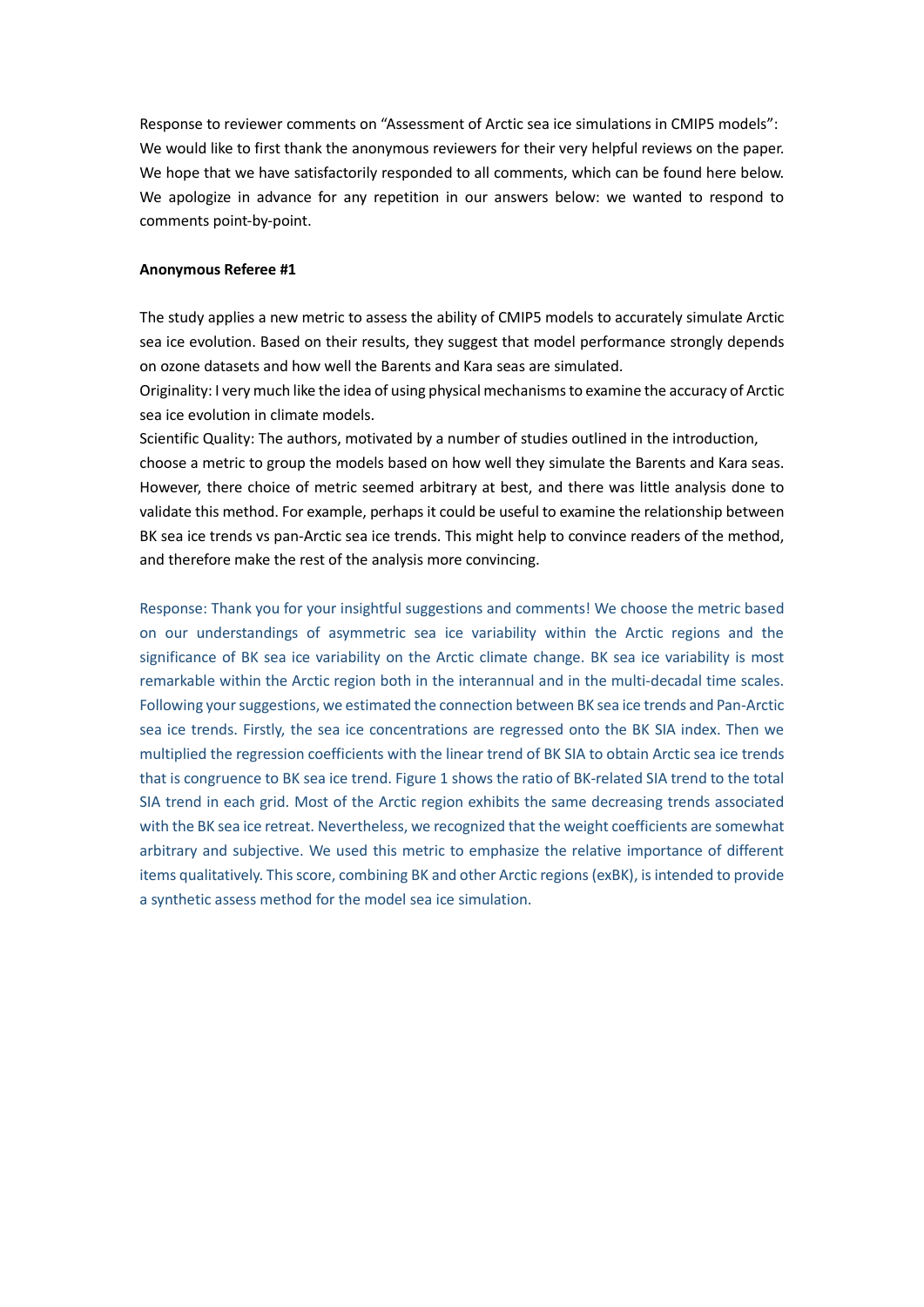

Fig 1. The ratio of BK-related SIA trend to the total SIA trend in Arctic.

Additionally, I was a bit surprised to not see Stroeve and Notz 2015 referenced in this paper. Stroeve/Notz go into great detail regarding how well Arctic sea ice is simulated by CMIP5 models Significance: I really like the idea of this sort of analysis, but it was not clear to me how this method improves on earlier studies that examine how well sea ice is simulated in climate models (e.g. Stroeve and Notz 2015). For example, it could be really interesting to examine what is learned by using their metric versus just examining the pan-Arctic, as is often done in these sorts of analyses?

Response: Thanks for your reminding. Stroeve and Notz 2015 indeed reviewed the past and future sea ice evolution by comparing CMIP5 model simulations with the observations. They reported that a robust reduction of the uncertainty range of future sea-ice evolution remains difficult for models. Actually, our assessment is attempting to constrain the uncertainty range to some extent. Figure 2 displays the root mean square (RMS) errors of SIA seasonal cycle (a), standard deviation(b) and running trends(c) between the observation and ensemble mean of models, the order of which is arranged by our weighting score method. It is obvious that the RMS errors decrease rapidly with the more models included at the first stage. However, the ensemble members are not the more the better. Once the ensemble members are over 10, the RMS errors will either level off or ascend, with more models included. In the light of this RMS analysis, we adjusted our sorting threshold and grouped the first 10 models as the first category.

This part about how we constrained the uncertainty range of models will be added in the revised manuscript.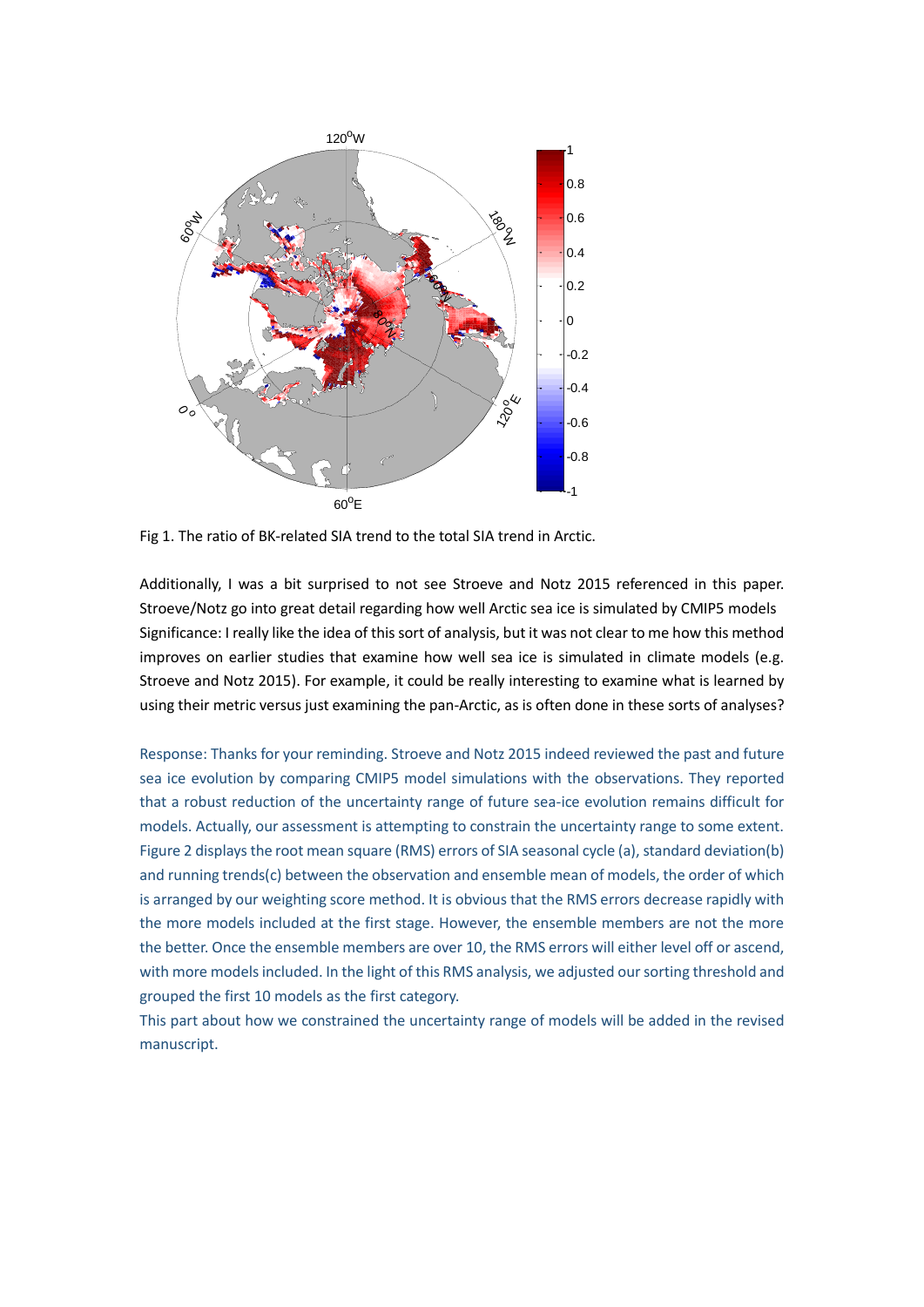

Fig 2. a) The root mean square error of SIA seasonal cycle between observation and first n models' ensemble mean (n=2-29) arranged by score. The red dash line refers to the root mean square error of SIA seasonal cycle between all 30 models' ensemble mean and observation. b) Same as a, but for standard deviation of SIA for each month of the year. c) Same as a, but for the running decadal linear trend.

Presentation: There were a number of grammatical errors and typos throughout. Further, the introduction was a bit long, unclear, and took up about a 1/3 of the paper. Also, there seemed to be several references to Antarctic sea ice papers, though this was entirely an analysis of the Arctic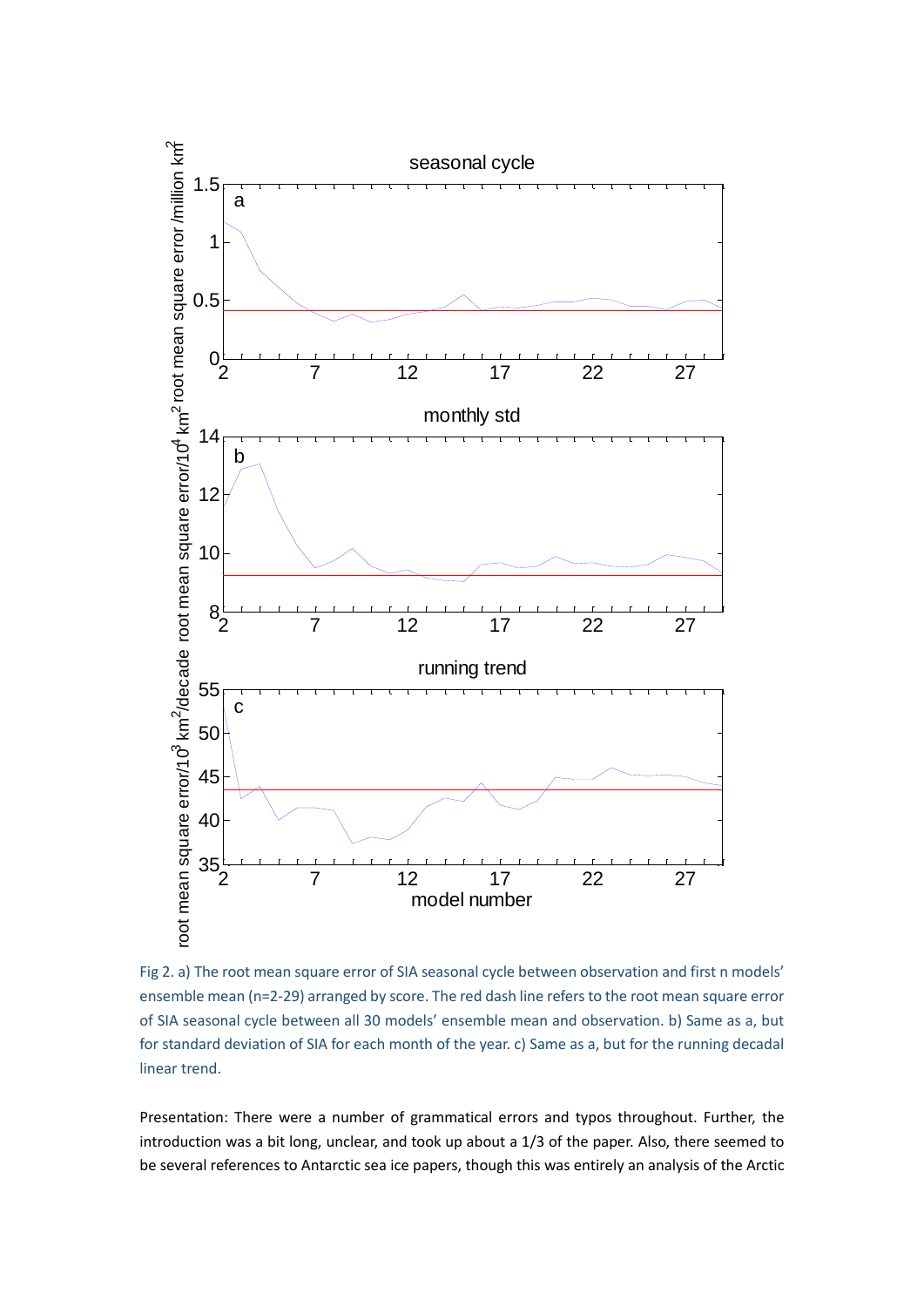sea ice. There wasn't a clear indication as to why results on Antarctic sea ice would be relavent here.

Response: Thank you! We will have all the grammatical errors and typos fix in the revision. The unrelated content in introduction will be deleted and some content will be arranged logically.

## **Anonymous Referee #2**

The current study aims to assess the ability of CMIP5 models to simulate past (1979-2014) evolution of sea ice. The authors construct a score that is supposed to capture the quality of the simulations. Based on this score they group the models and show that there are significant differences between the groups. Finally, they attempt to provide a physical explanation for the differences in performance. Unfortunately, the study is fundamentally flawed on various levels, and I cannot support the publication of this manuscript.

1) The score that is constructed by the authors (equation 4) is highly arbitrary and subjective. Additional weight is put on the Barents-Kara (BK) Seas. While a detailed assessment of the simulation quality of BK sea ice itself may be of interest, its combination with the simulation quality of sea ice outside the BK Seas makes the index ambiguous and hard to interpret.

Response: Thank you for your suggestions! We recognized that the weight coefficients are somewhat arbitrary and subjective. But we choose the metric based on our understandings of asymmetric sea ice variability within the Arctic regions and the significance of BK sea ice variability on the Arctic climate change. BK sea ice variability is most remarkable within the Arctic region both in the interannual and in the multi-decadal time scales. Further statistical analysis also shows that the BK sea ice variability have a close linkage with the other Arctic regions (Fig. 1).

2) The score combines a) a part that is related to the simulation of the trend in sea ice area and b) a part that is related to detrended sea ice concentration, based a a degree of agreement metric. Most of the detrended sea ice concentration is due to random year-to-year variations in sea ice concentration, which the CMIP5 models are not expected to capture (as they have not been initialized with observations). Therefore, it seems inappropriate to base the score on detrended sea ice concentration.

Response: Although the sea ice concentration anomaly of models may not be well simulated in the CMIP5 models, it's a very important variable reflecting the multi-scale atmosphere-sea ice interaction. Furthermore, we do validate the method by investigating the factors other than the detrended anomalies, such as in the SIA season cycle, SIA climatology mean and SIA trend in all meridians. The significant discrepancies among the groups in these three factors fully demonstrated the rationality of this assessment framework.

3) The HadISST1 data set used to score the model simulations is known to underestimate sea ice trends and is hence unsuitable. It would be better to use HadISST2 data.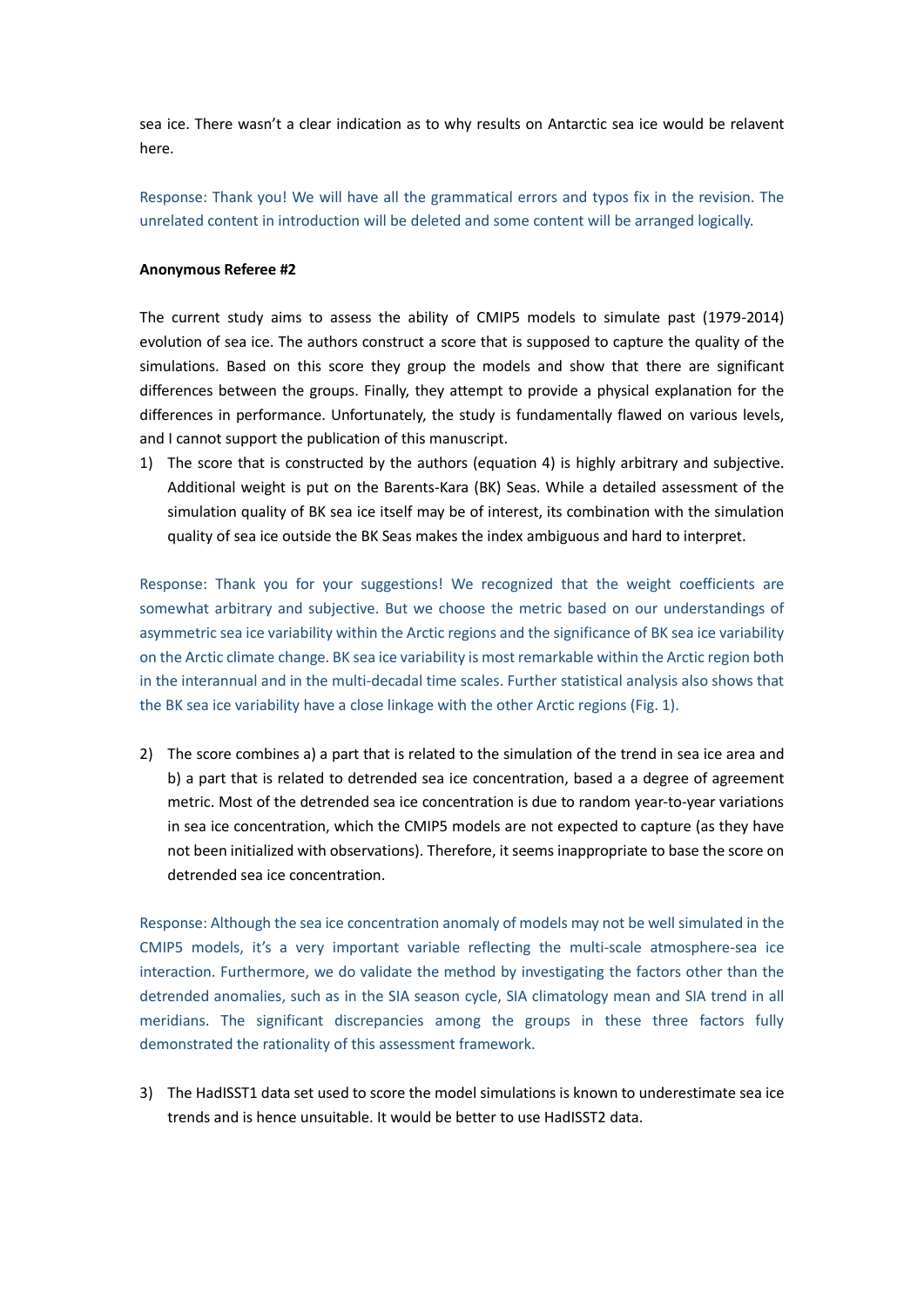Response: Thank you for your suggestions! We compared the HadISST1 and HadISST2 dataset, in reference to NSIDC satellite sea ice data, as shown in Fig 3. The climatology of HadISST1 is highly consistent with satellite data. In contrast, HadISST2 SIE climatology is strikingly overestimated by almost 5 million square kilometers (Fig. 3a)! For the SIE anomalies (by subtracting the climatology), HadISST1 data indeed underestimated the sea ice trend since the late 1990s. But the HadISST2 obviously overestimated the trend. As our scoring system contains the assessment of climatology, HadISST1 dataset is more suitable than HadISST2.



Fig 3. a) Monthly Arctic sea ice extent (SIC > 15%) during 1979–2016 from NSIDC datasets (gray), HadISST1 (red) and HadISST2 (blue). b) The same as a, but for SIE anomalies, and the linear trend of NSIDC datasets, HadISST1 and HadISST2 are -0.43, -0.24 and -0.63 million km<sup>2</sup>/10yr.

4) The authors argue that some of the score differences can be explained by the stratospheric ozone data set used in the models. However, this is very hard to believe asthere is no evidence in previous literature that stratospheric ozone variations and trends have a significant impact on Arctic sea ice. There is a lot of discussion on whether Antarctic sea ice is impacted by the